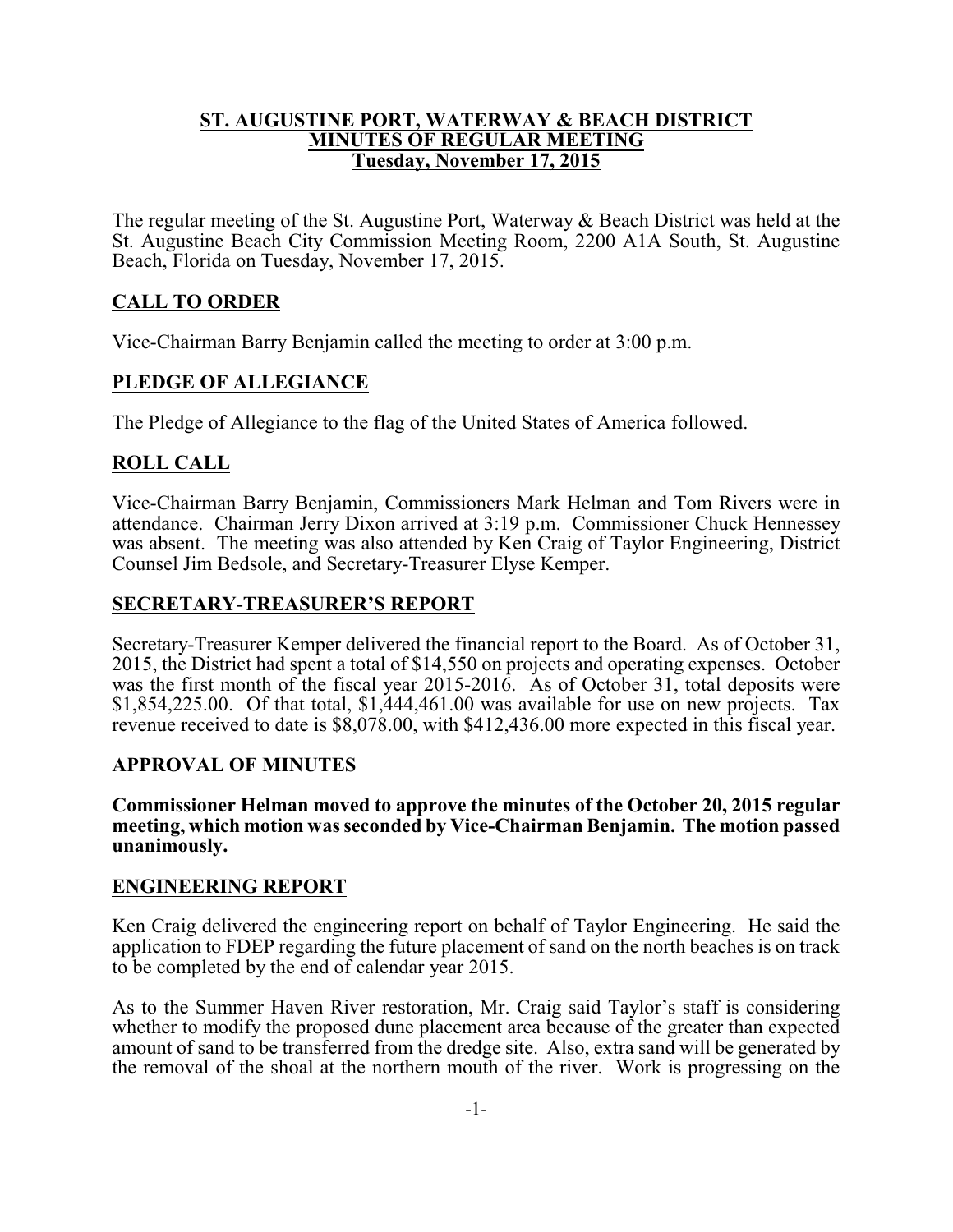technical specifications for the entire project and those should be completed during the first quarter of 2016. The current estimated job cost for the entire restoration is \$2.9 million dollars.

#### **OLD BUSINESS**: NONE

### **NEW BUSINESS**:

#### **Regatta of Lights - Dan Floryan**

Dan Floryan appeared on behalf of the St. Augustine Yacht Club and renewed their request for \$6,500.00 for the Regatta of Lights. Mr. Floryan said the event draws thousands of tourists and locals to the bayfront each year to see the parade of several dozen boats adorned with Christmas lighting. All commissioners expressed their support for the event and the advertising value the District receives from it.

**Commissioner Benjamin moved to approve the request to give the St. Augustine Yacht Club \$6,500.00 for the Regatta of Lights. Chairman Dixon seconded the motion which passed unanimously.**

## **PUBLIC COMMENT**

Lt. Steve Zukowski, Florida Fish and Wildlife Conservation Commission (FWC), said a derelict vessel was removed from the Vilano boat ramp last month and disposed of by county crews. Another small fishing boat washed up on the beach and was removed by its owner. That boat had overturned and been lost in an incident near Jacksonville some time ago.

There have been several accidents in the past month, mostly caused by the seasonal increase in traffic from larger, transient vessels ferrying south for the Winter. Most of the damage has been to docks from either large wakes or vessel strikes.

Wil Smith, Director of Parks & Recreation for St. Johns County, said the county plans to bid out the transport of another 150 tons of concrete to local artificial reefs in February, 2016. The concrete will be loaded at St. Augustine Airport and taken by barge directly offshore. In response to questions byChairman Dixon and Commissioner Helman, Mr. Smith said the reefs are all situated more than three miles offshore because of the presence of shrimping grounds and whale calving areas closer to shore. Also, the requirement to maintain a minimum depth of fifty feet at low tide is difficult to achieve nearer to the shore.

# **COMMENTS BY COMMISSIONERS**

Chairman Dixon reported he met with representatives of Taylor Engineering and Friends of the Summer Haven River to discuss seeking grant funds for the river restoration project.

Commissioner Helman noted there have recently been questions to the board from members of the public about the possibility of contributing funds to dredge the channel into Comache Cove Marina. He said he personally contacted the management of Comache Cove and was informed they have privately contracted to have the channel dredged. Chairman Dixon said